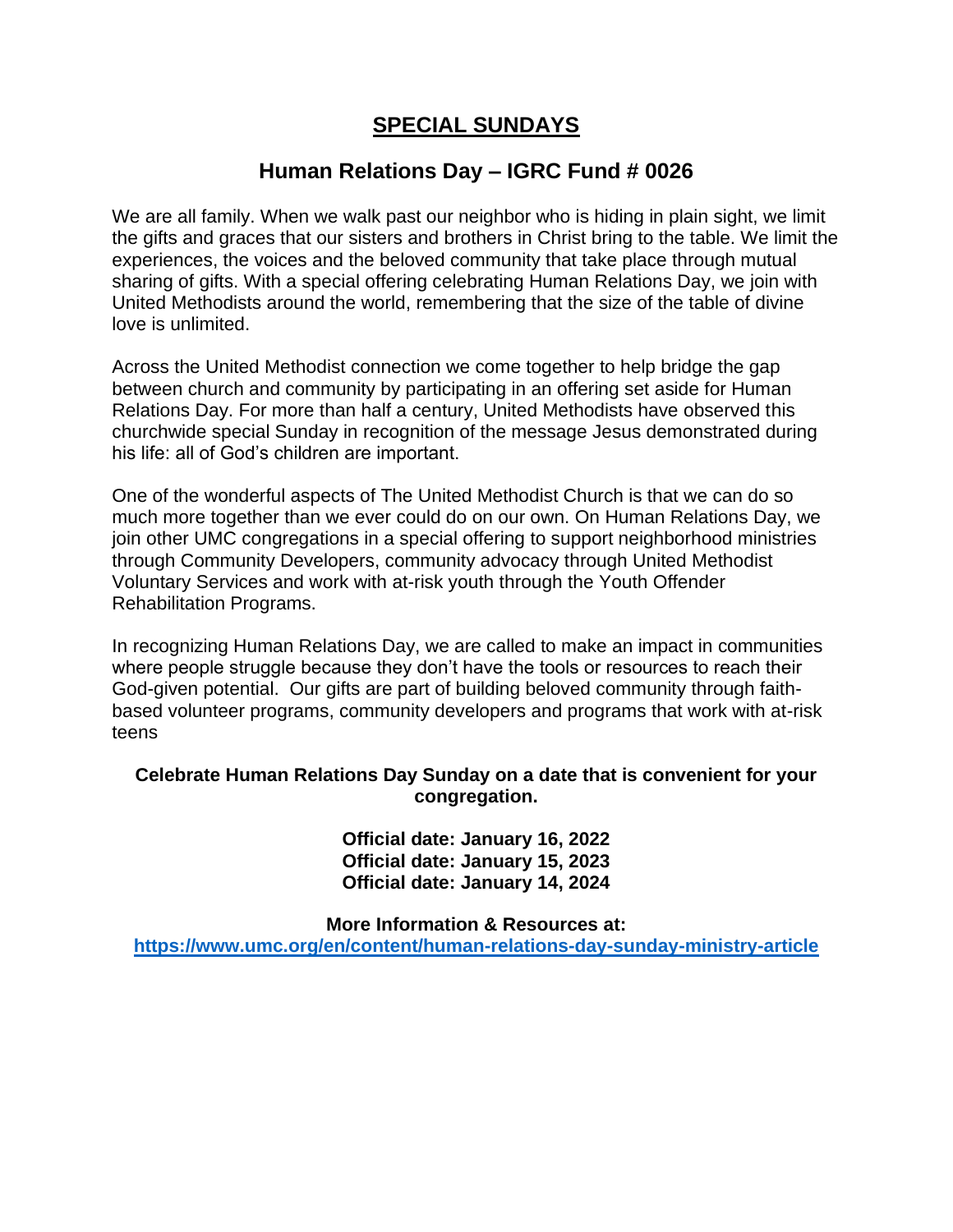# **UMCOR Sunday – IGRC Fund #0022**

When disaster strikes around the globe so many watching the drama unfold on our living room televisions feel entirely helpless. How could any one person make a difference in the wake of such widespread devastation? As responders around the globe scramble to help survivors, the United Methodist Committee on Relief, UMCOR, is prepared to act.

Since 1940, when UMCOR's forerunner was established to meet the needs of those suffering overseas at the onset of World War II, we've continued to respond to those in desperate need—today throughout more than eighty countries around the world.

When you give you equip Christ's Body to serve in His Name. That's because your generous giving to UMCOR Sunday **(formerly One Great Hour of Sharing)** is what allows UMCOR to act as the arms and legs of Christ's church, moving toward the most vulnerable in their darkest days. Convinced that all people have God-given worth and dignity together we are assisting those impacted by crisis or chronic need.

Because you give, the United Methodist Church's compassionate response to human suffering continues today:

• When tornadoes ripped through Oklahoma, we responded

.

- When children in Zimbabwe lost parents to AIDS, we responded
- When a massive tsunami devastated lives in Japan, we responded
- And when the next mass crisis occurs, we will be prepared to respond

UMCOR will be able to offer aid in Jesus' name to those who suffer because United Methodists give through UMCOR Sunday, **(formerly One Great Hour of Sharing)**. In fact, it's your generous giving that allows us to respond when disaster strikes.

When we meet the needs of those who suffer we actually minister to Jesus, who said: "I was hungry and you gave me food to eat. I was thirsty and you gave me a drink. I was a stranger and you welcomed me. I was naked and you gave me clothes to wear. I was sick and you took care of me. I was in prison and you visited me." (Mt. 25:35-36, CEB) As we respond, we recognize Jesus in those who are reeling in the wake of disaster

### **Celebrate UMCOR Sunday on a date that is convenient for your congregation.**

**Official date: March 14, 2022 Official date: March 19, 2023 Official date: March 10, 2024**

**More Information & Resources at:** <https://www.umc.org/en/content/umcor-sunday-ministry-article>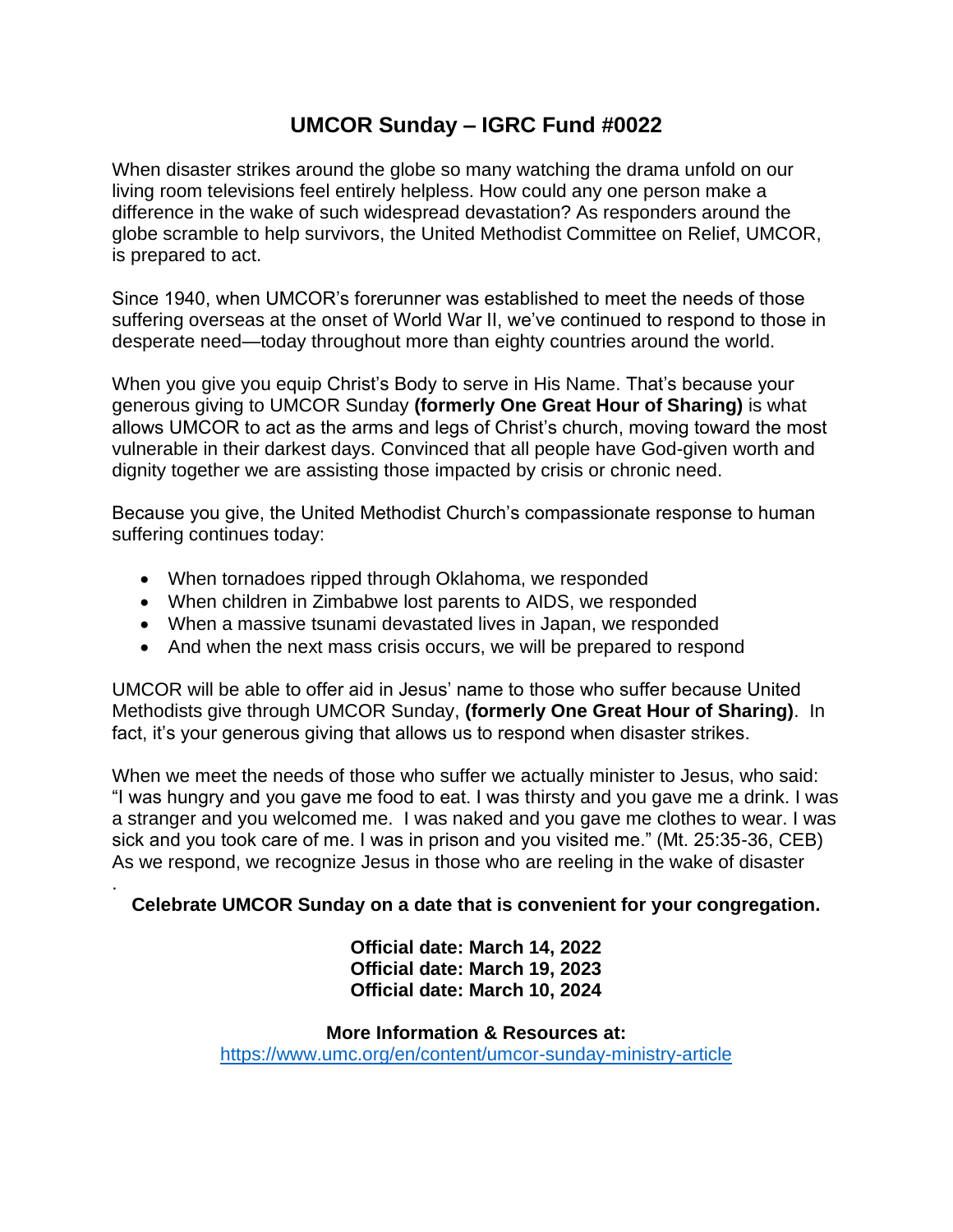## **Native American Ministries Sunday – IGRC Fund #0028**

In the account of Jesus walking on the road to Emmaus (Luke 24:13-35), the disciples do not recognize Jesus until they invite him to stay with them and he sits and breaks bread. Similarly, in our churches, it is through sharing with one another that we experience Christ among us.

The Covid-19 crisis has an increased impact on those who live paycheck to paycheck and weren't able to stockpile basic needs. And in places like the Yankton Sioux Tribe on the White Swan Reservation in South Dakota, the nearest substantial grocery stores are 60-90 miles away. The community was still recovering from 2019 flooding when they were further compromised by the pandemic. The Oklahoma Indian Missionary Conference sent a grant to the tribe to purchase food and supplies and distribute them during the crisis.

Through our giving, we celebrate United Methodist Native American Ministries. As we share in community for this and other denominational giving opportunities, our offerings connect us in ways that recognize Christ among us.

Beyond times of crisis, the special offering supports Native American outreach within annual conferences and across the United States and provides seminary scholarships for Native Americans.

The offering has provided for support of the Chihowa UMC to complete the final stage of construction on a new church building and has supported sending youth and leaders from the Oklahoma Indian Missionary Conference to attend the Youth 2019 event.

When you give generously on Native American Ministries Sunday, you empower congregations to find fresh and culturally appropriate ways to minister to their communities with Christ's love.

### **Celebrate Native American Ministries Sunday on a date that is convenient for your congregation.**

**Official date: May 1, 2022 Official date: April 23, 2023 Official date: April 14, 2024**

**More Information & Resources at:**

**[https://www.umc.org/en/content/native-american-ministries-sunday-ministry](https://www.umc.org/en/content/native-american-ministries-sunday-ministry-article)[article](https://www.umc.org/en/content/native-american-ministries-sunday-ministry-article)**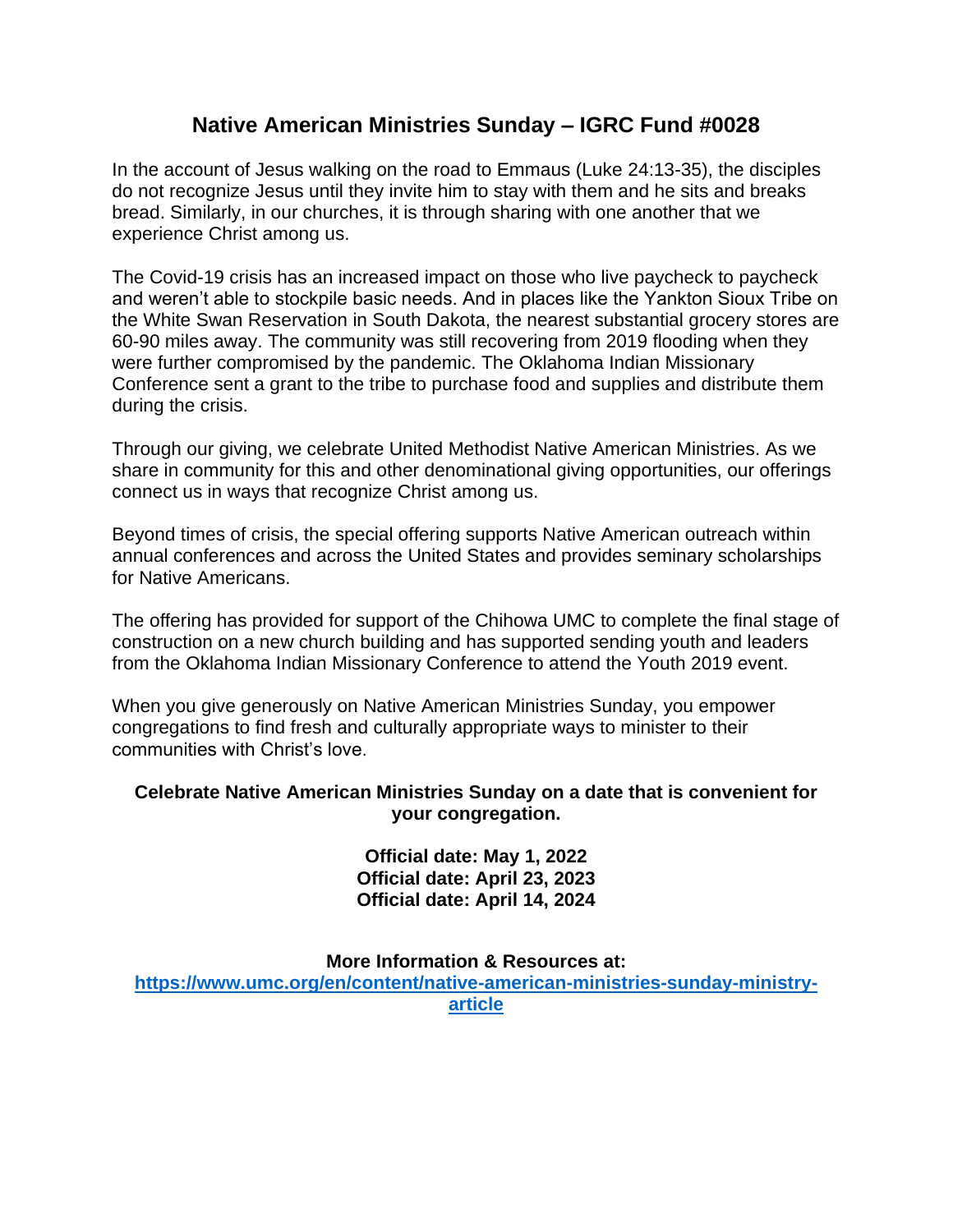# **Peace with Justice Sunday – IGRC Fund #0027**

In Arizona border towns, communities facing social challenges are dramatically divided. In Liberian villages, citizens' human rights are being violated. In local U.S. communities, women and girls are being bought and sold against their will.

Although you, and possibly even your congregation, may lack the resources alone to effect change in a broken world, your giving is vital for the UMC to continue its global ministries of reconciliation. Because of the Peace with Justice Sunday offering, the people of The United Methodist Church are able to make a difference together by sowing seeds—and yielding fruit—of peace.

When you give on Peace with Justice Sunday, your gift makes possible our critical kingdom work in the world. Because you give:

- Methodists spearhead a peace ministry uniting Arizona border communities United Methodists
- in Liberia are being equipped to implement the denomination's Social Principles to address social-justice issues
- Pennsylvania students are educating their community about sex-trafficking at home and abroad

These initiatives, and hundreds of other ones, are possible because you give.

In Jesus' inaugural address, standing in his home synagogue in Nazareth, he detailed his game plan, *"The Spirit of the Lord is on me, because he has anointed me to proclaim good news to the poor. He has sent me to proclaim freedom for the prisoners and recovery of sight for the blind, to set the oppressed free, to proclaim the year of the Lord's favor." (Luke 4:18-19)*

Through your giving good news is proclaimed to—and experienced by—the poor.

### **Celebrate Peace with Justice Sunday on a date that is convenient for your congregation.**

**Official date: June 12, 2022 Official date: June 4, 2023 Official date: May 26, 2024**

### **More Information & Resources at:**

**<https://www.umc.org/en/content/peace-with-justice-sunday-ministry-article>**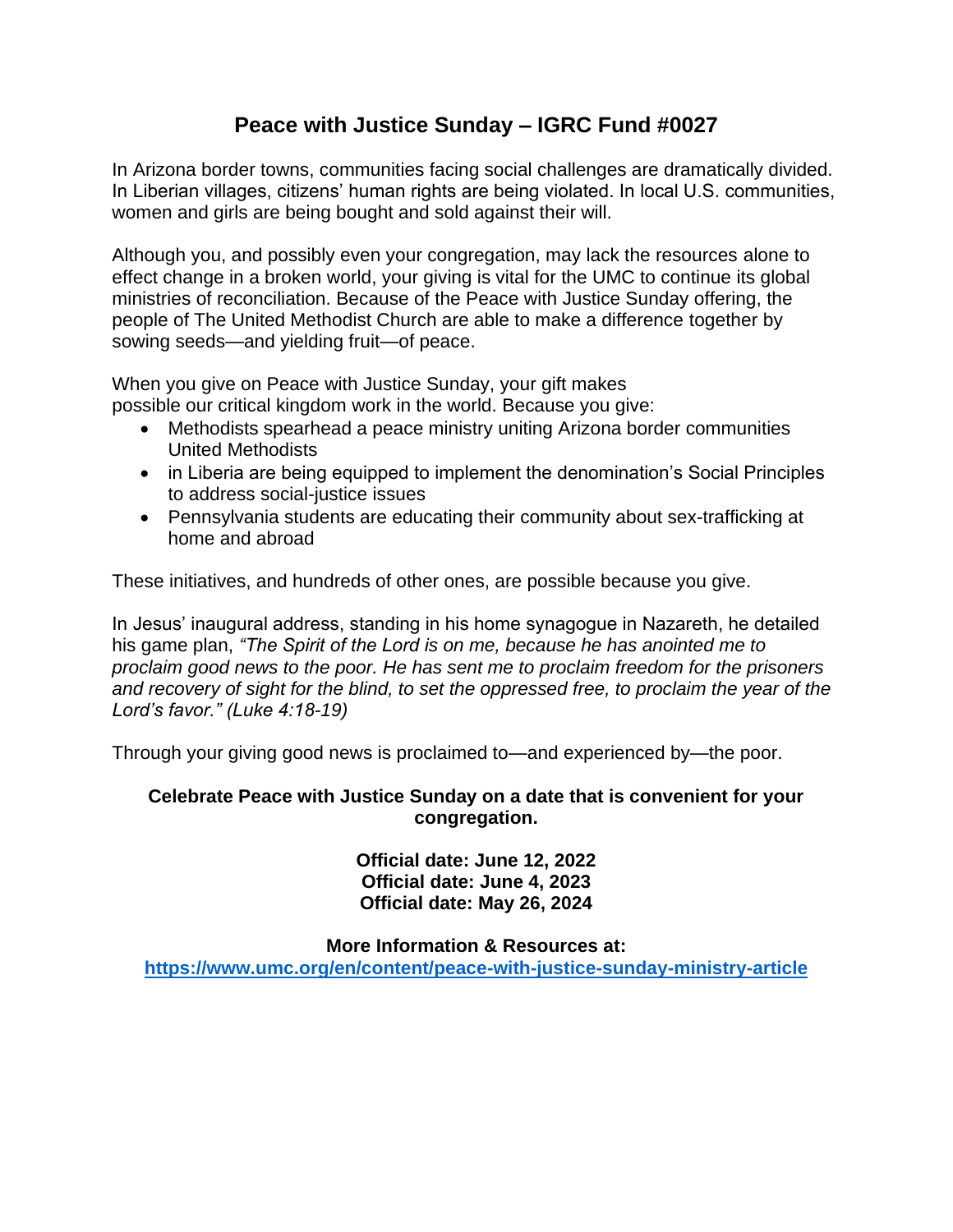## **World Communion Sunday – IGRC Fund #0023**

According to the 1972 Book of Discipline paragraph 163.b there shall be a World Communion (formerly Fellowship of Suffering and Service) offering to support the division of chaplains and ministries, Crusade Scholarships and the scholarship fund for minority groups.

Around the globe, countless gifted and qualified people face financial obstacles that hinder them from preparing for the vocation God has given them, especially youth and young adults. For ethnic students who will be the first generation in their families to attend college, or for those people of color who haven't historically had access to resources that make higher education possible, the road toward education has often been unwieldy.

What would it look like if the church today imitated Jesus' affirmation of the full dignity and God-given potential of all women and men—especially those who've historically been assigned to the world's margins? On World Communion Sunday your giving helps to provide scholarships for national and international graduate students whom God has gifted to learn and to serve.

As a small child Mary Grace Galapon labored as a housemaid in exchange for food and clothing. Yet, allowed to attend church, she found hope. As a member of The United Methodist Church, your giving on World Communion Sunday has allowed this deaconess, of the Mindanao Philippines Annual Conference, to pursue an education that is now changing her community as she works to eliminate poverty.

Mary Grace's work, and the impact of hundreds more like her, are possible because you give.

Will you give generously on World Communion Sunday to make education and vocational impact possible for more students, like Mary Grace? Will you equip gifted and qualified students from around the globe to become the world-changers God created them to be?

### **Celebrate World Communion Sunday on a date that is convenient for your congregation.**

**Official date: October 2, 2022 Official date: October 1, 2023 Official date: October 6, 2024**

**More Information & Resources: <https://www.umc.org/en/content/world-communion-sunday-ministry-article>**